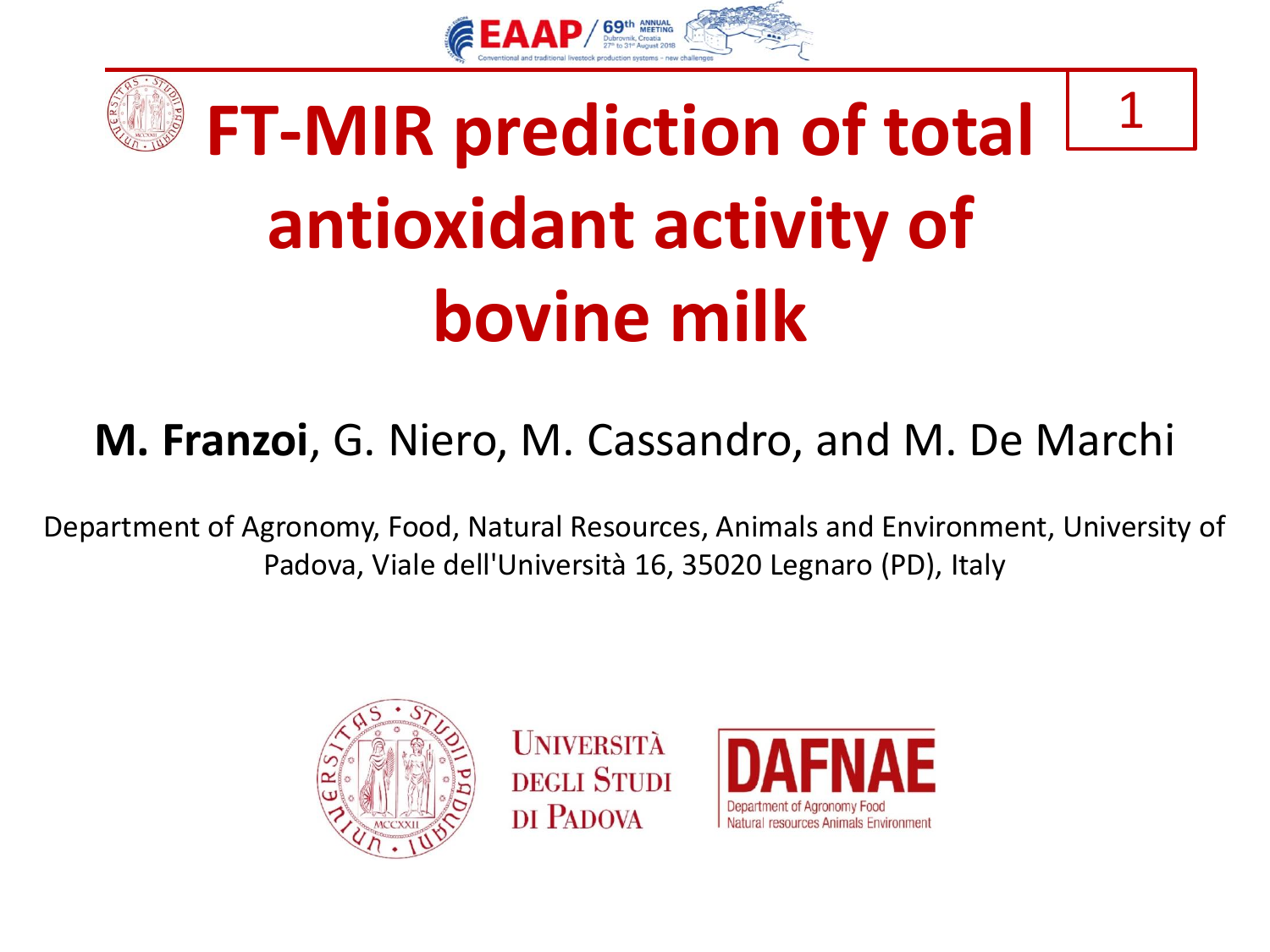



## **Introduction**

## **Quantification method**

## **FT-MIR calibrations**

**Phenotypic analysis**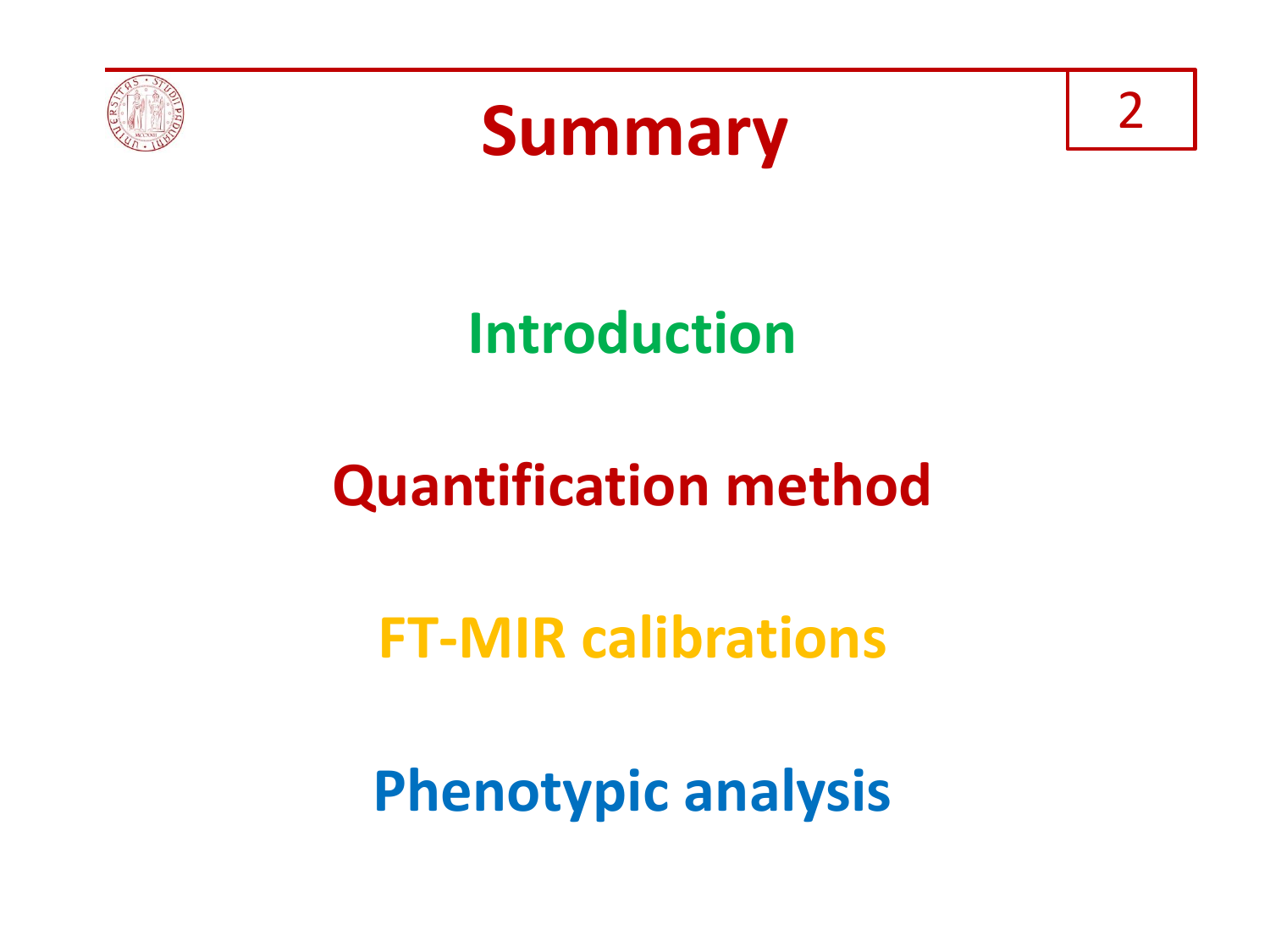

# **Introduction: ROS**

3



Mastitis, contributes to an alteration of cow milk oxidative status.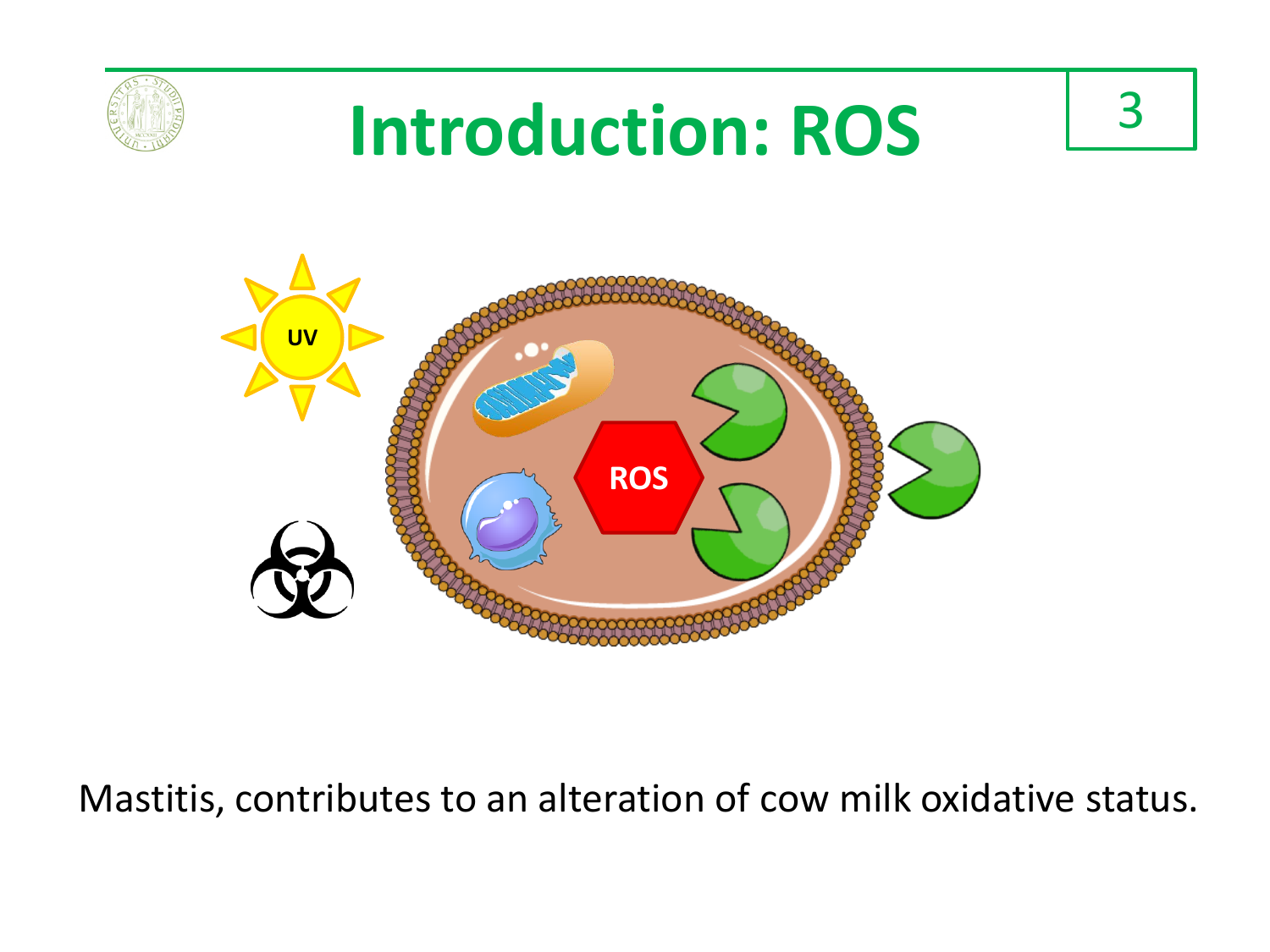

Milk is an important source of antioxidants Several compounds in milk contributes to its antioxidant activity Provides a defense from oxidative stress for consumers Prevention of other milk components (i.e. lipids) oxidation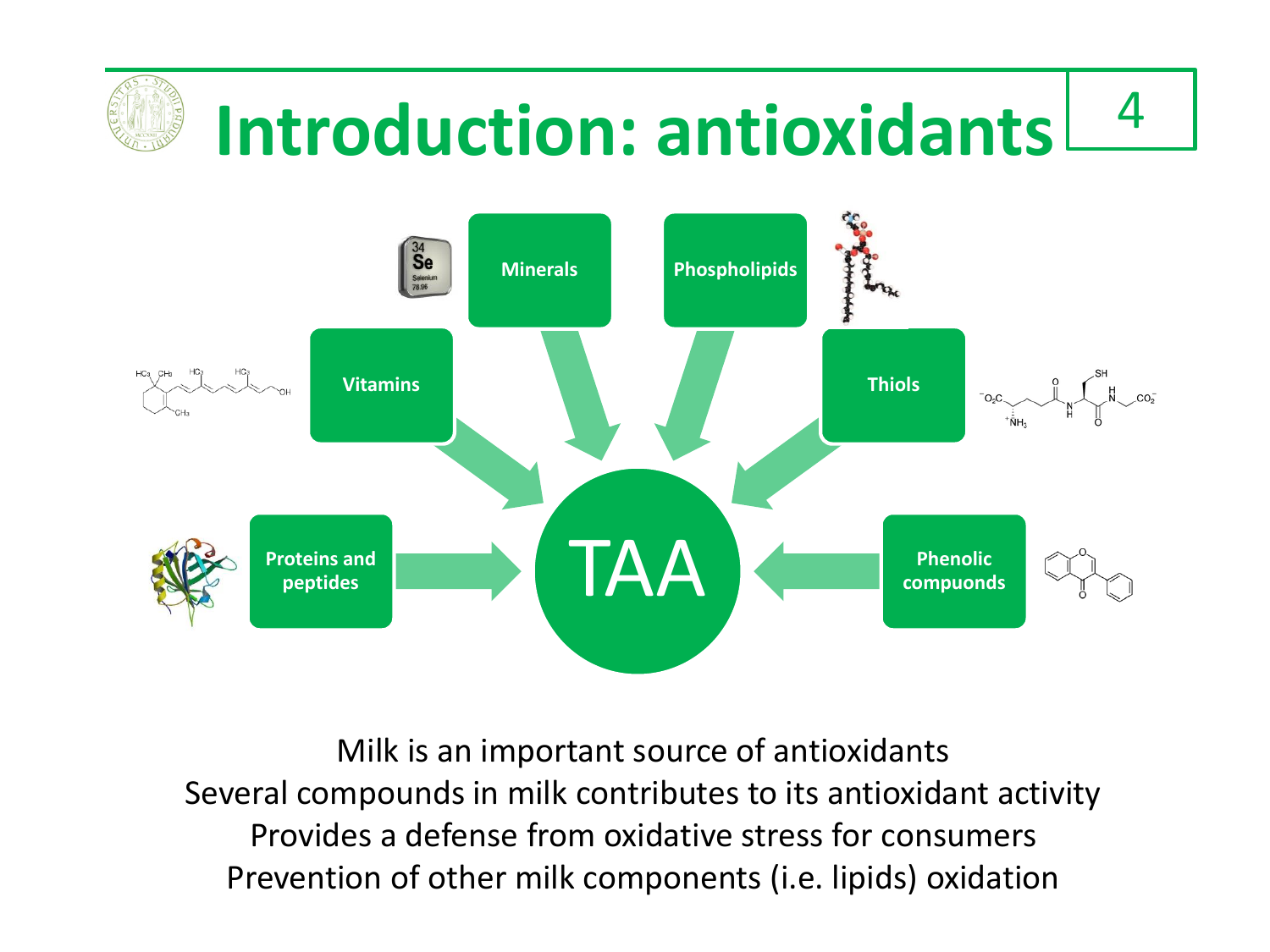

Study phenotypic variation of TAA of Holstein-Friesian Cows from a large database milk FT-MIR spectra.

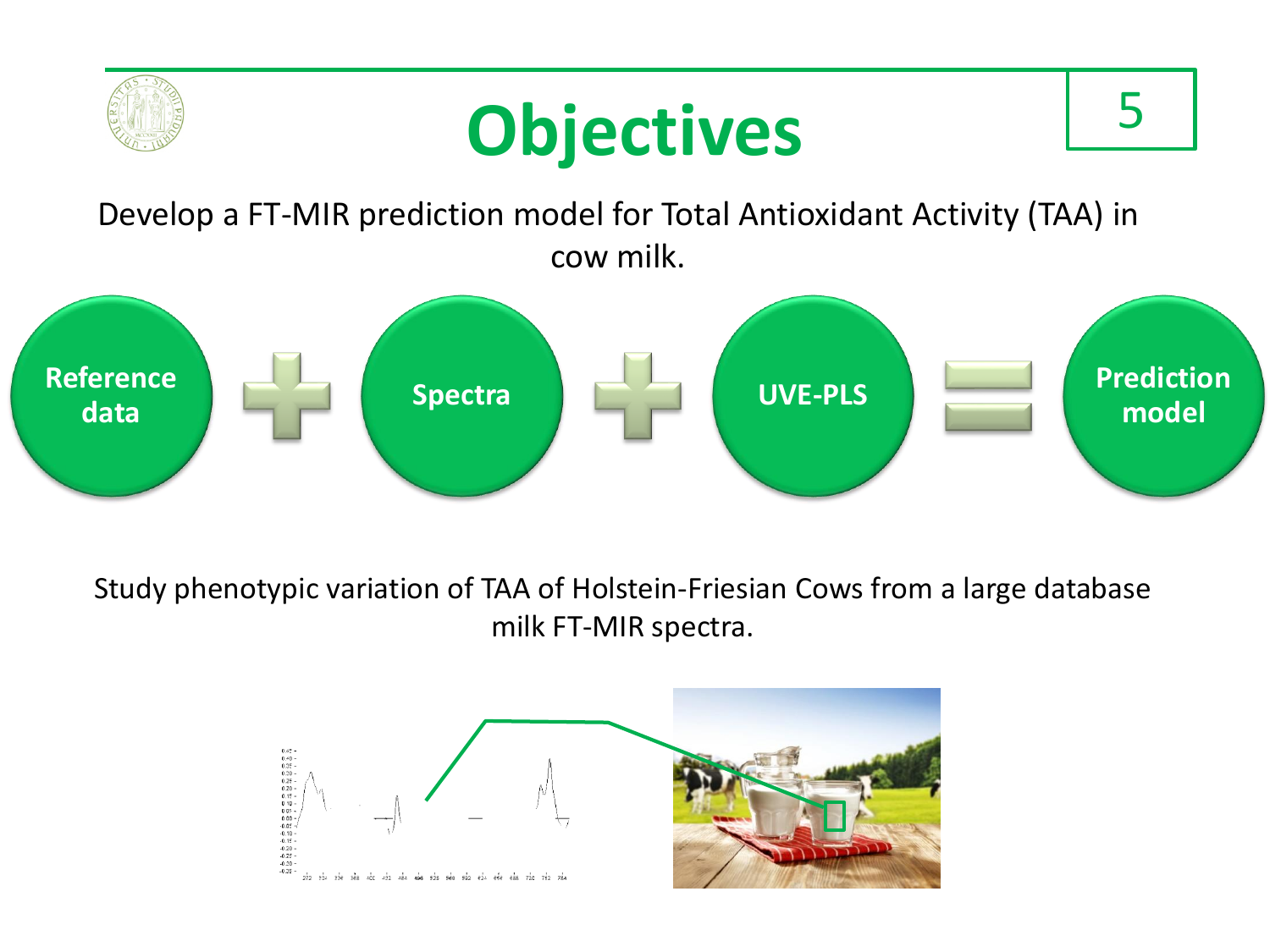

Niero et al.,(2016) Development and validation of a near infrared spectrophotometric method to determine total antioxidant activity of milk. Food Chem.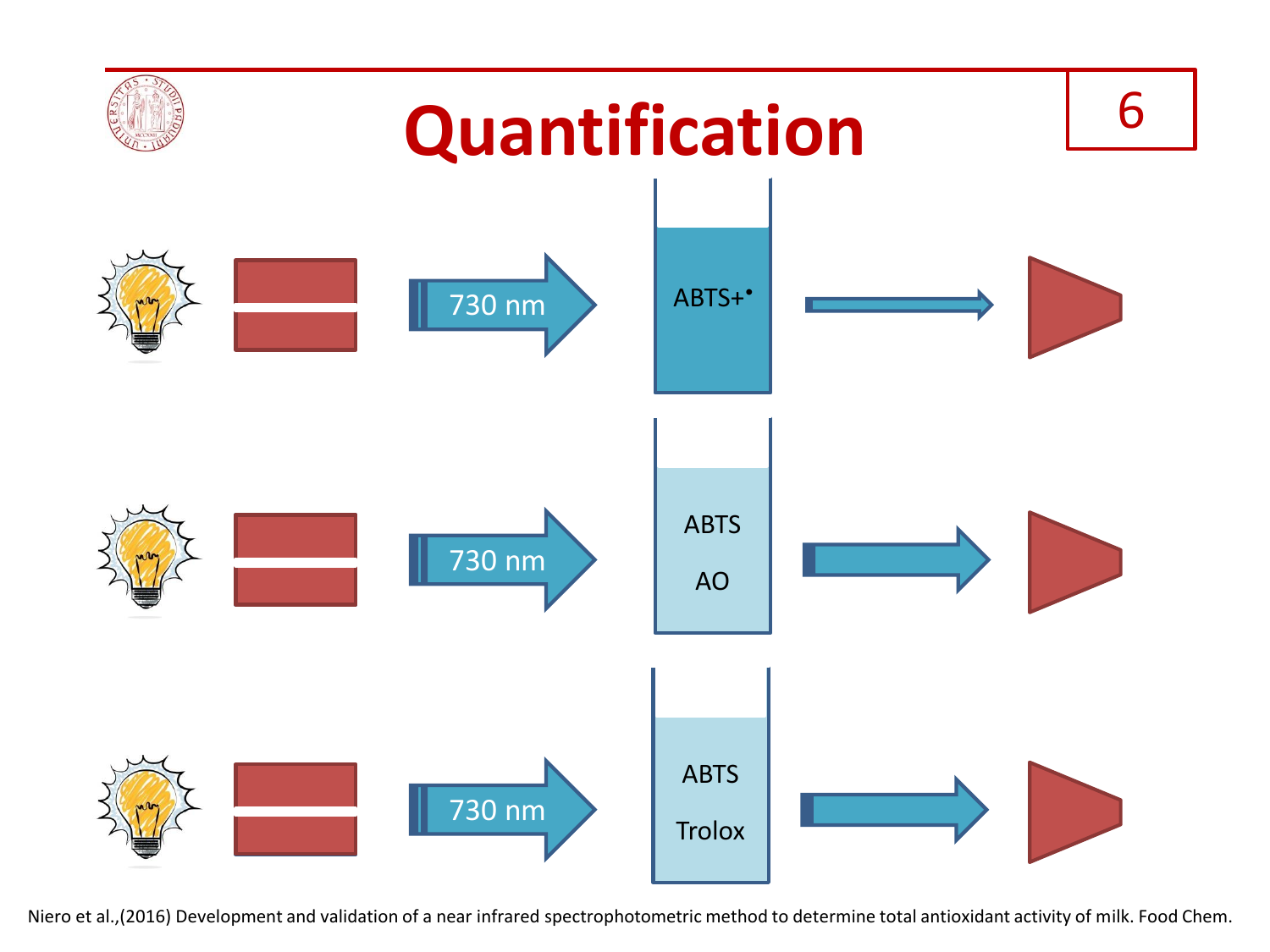

## **FT-MIR models**

**Samples: 1,690 Italian Holstein Friesian Between 6 – 536 days in milk Between 1 and 9 parities From Sept 2017 to Feb 2018 17 herds**



7

**Models: UVE – PLS using SAS (ver. 9.4; SAS Institute Inc., Cary, NC) LOOCV validation procedure 20 maximum factors**

| Fitting statistics for the calibration model |      |  |  |  |  |                            |  |                                             |      |
|----------------------------------------------|------|--|--|--|--|----------------------------|--|---------------------------------------------|------|
|                                              |      |  |  |  |  |                            |  | Mean SD #V #L $R^2$ p SEP $R^2$ cv SECV RPD |      |
| <b>TE (mM/L)</b><br>Trolox Equivalents       | 7.07 |  |  |  |  | 0.82 123 10 0.45 0.61 0.44 |  | 0.62                                        | 1.33 |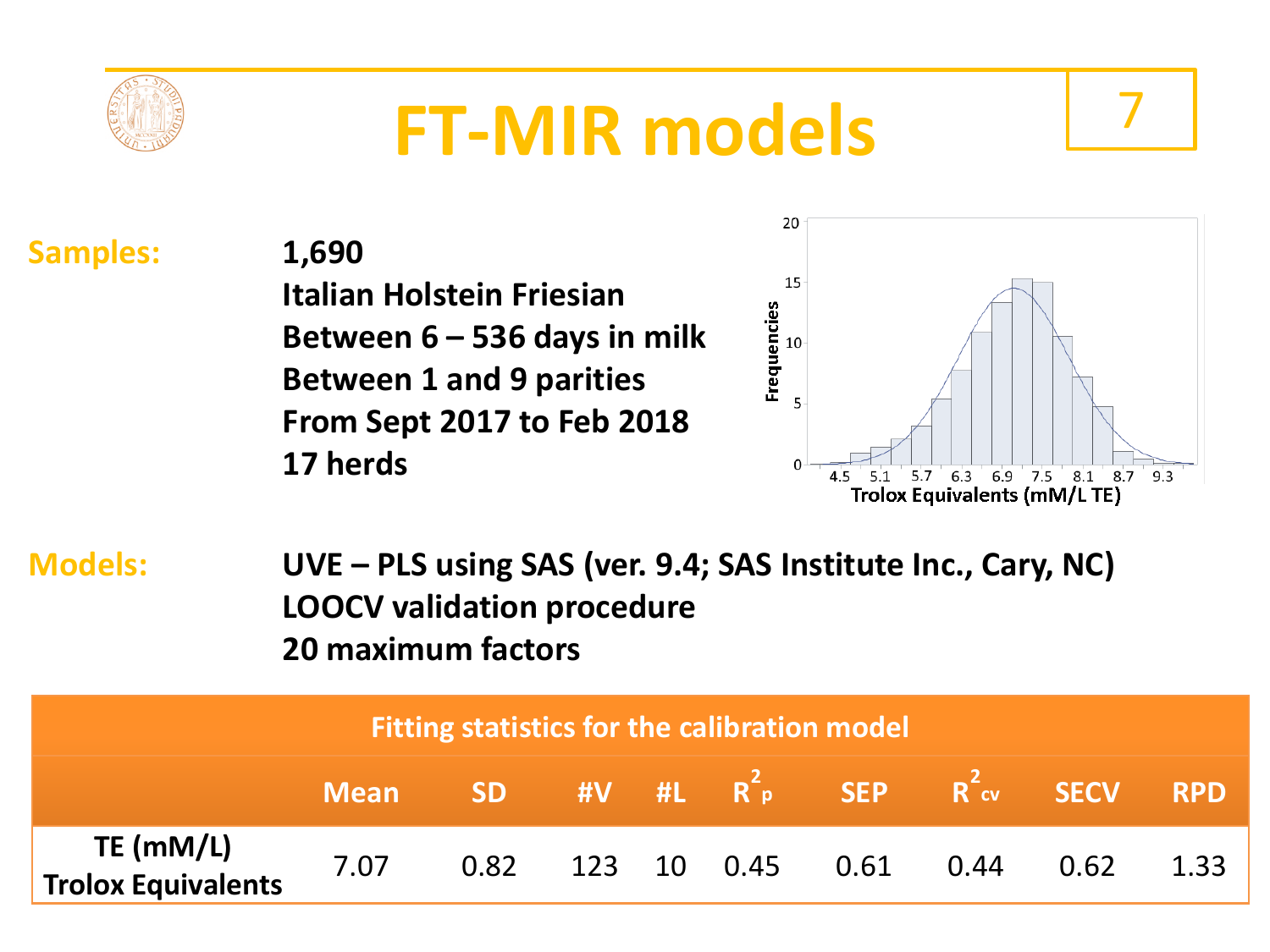

#### **Spectra of Holstein Friesian reared in North of Italy**

- **6 – 305 days in milk (10 days classes)**
- **1 – 9 parities (1 - ≥5 classes)**

**Herds with more than 5 cows**



**83,482 observations from 6,262 cows and 168 herds**

 $y_{ijkl} = \mu + DIMclass_i + parity_i + (DIMclass \times parity)_{ii} + HTD_k + Cow_l$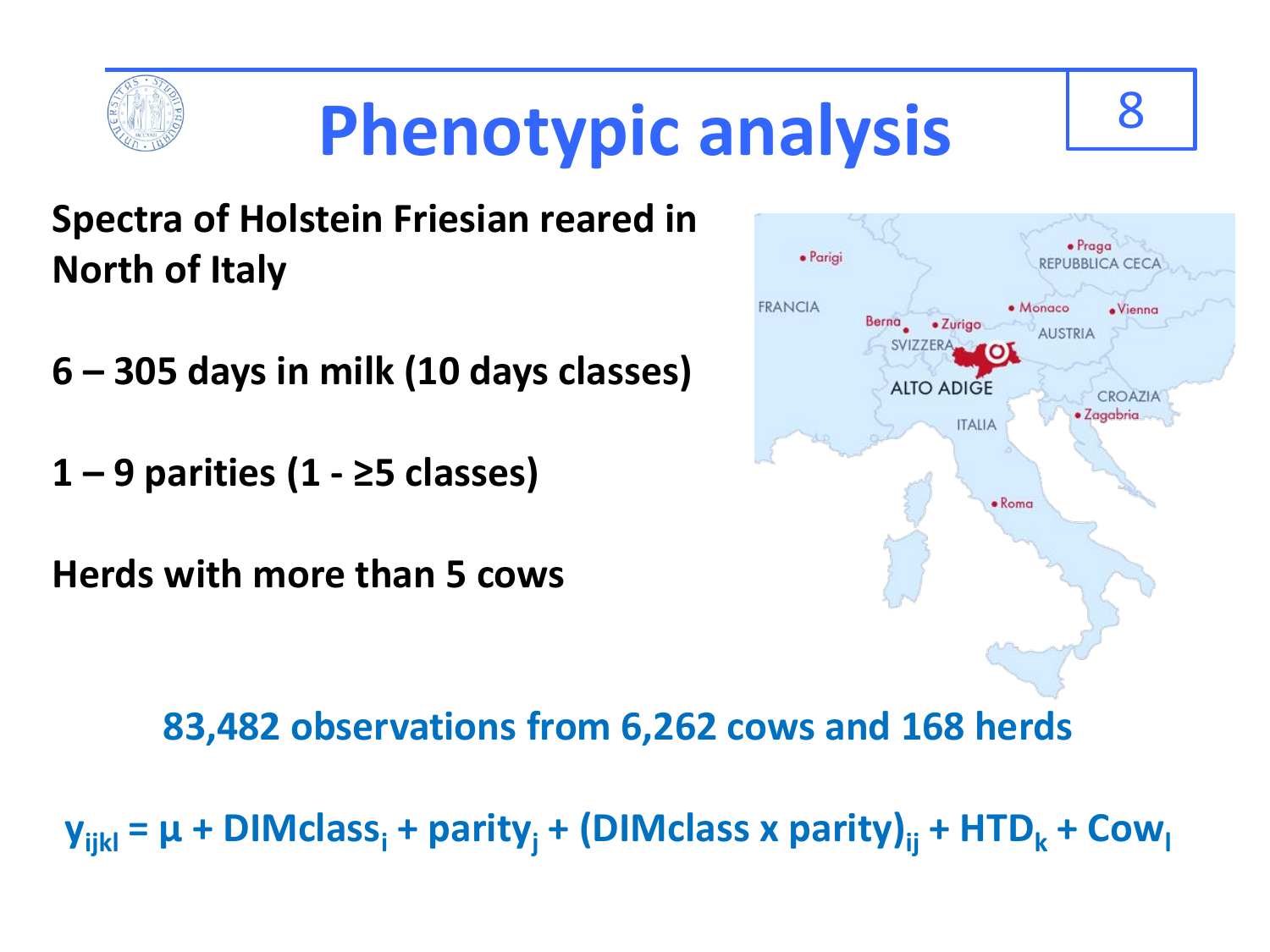|                                                                 | <b>Results</b>                   |                |                          |                       |            |            |  |  |  |
|-----------------------------------------------------------------|----------------------------------|----------------|--------------------------|-----------------------|------------|------------|--|--|--|
| Descriptive statistics for calibration and population databases |                                  |                |                          |                       |            |            |  |  |  |
|                                                                 |                                  | <b>Number</b>  | <b>Mean</b>              | Standard<br>deviation | <b>Min</b> | <b>Max</b> |  |  |  |
| <b>TAA</b>                                                      | <b>Calibration</b><br>(measured) | 1,690          | 7.07                     | 0.82                  | 4.16       | 9.62       |  |  |  |
|                                                                 | <b>Population</b><br>(predicted) | 83,482         | 7.29                     | 0.34                  | 5.55       | 8.34       |  |  |  |
| Variation across lactation and parity                           |                                  |                |                          |                       |            |            |  |  |  |
| 7,50<br>7.40                                                    |                                  | $\overline{1}$ | 7,50<br>$7\,\mathrm{40}$ |                       |            |            |  |  |  |



**TE = Trolox Equivalent**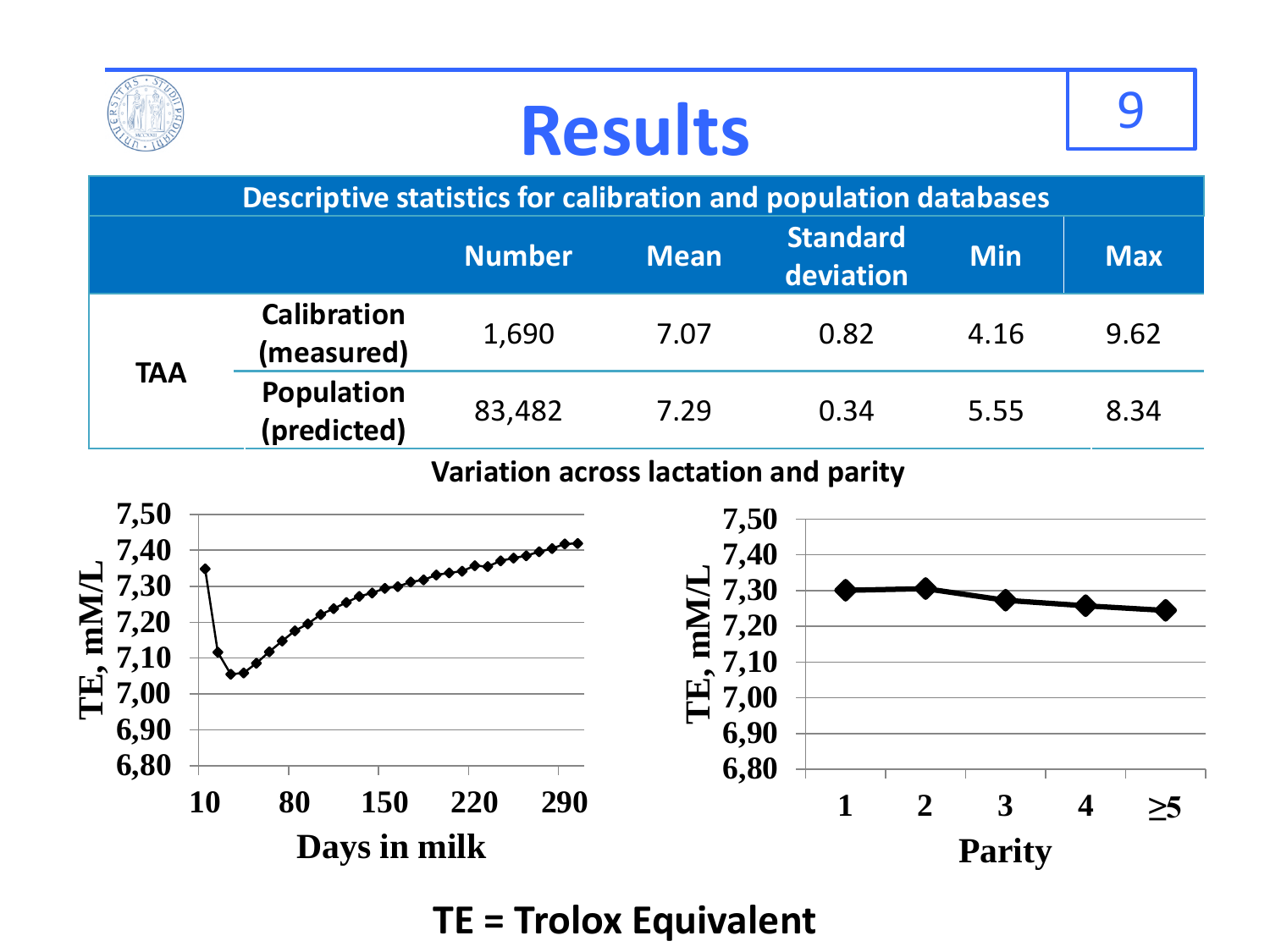





| <b>Correlations between TAA and traditional milk quality traits</b> |                                  |                                    |                           |                    |      |               |            |            |
|---------------------------------------------------------------------|----------------------------------|------------------------------------|---------------------------|--------------------|------|---------------|------------|------------|
|                                                                     |                                  | Milk yield Lactose   Fat   Protein |                           |                    |      | <b>Casein</b> | <b>SCS</b> | <b>MUN</b> |
| <b>TAA</b>                                                          | $rac{r \text{ on}}{predictions}$ |                                    | $-0.18$ $-0.13$ 0.32 0.61 |                    |      | 0.60          | 0.12       | 0.25       |
|                                                                     | r on<br>residuals                | $-0.15$                            | $-0.20$                   | $\vert 0.12 \vert$ | 0.68 | 0.63          | 0.11       | 0.16       |

#### **Dilution effect**

#### **Lipid-soluble antioxidants**

#### **Main antioxidants in milk**

**Protection**

**Antioxidant**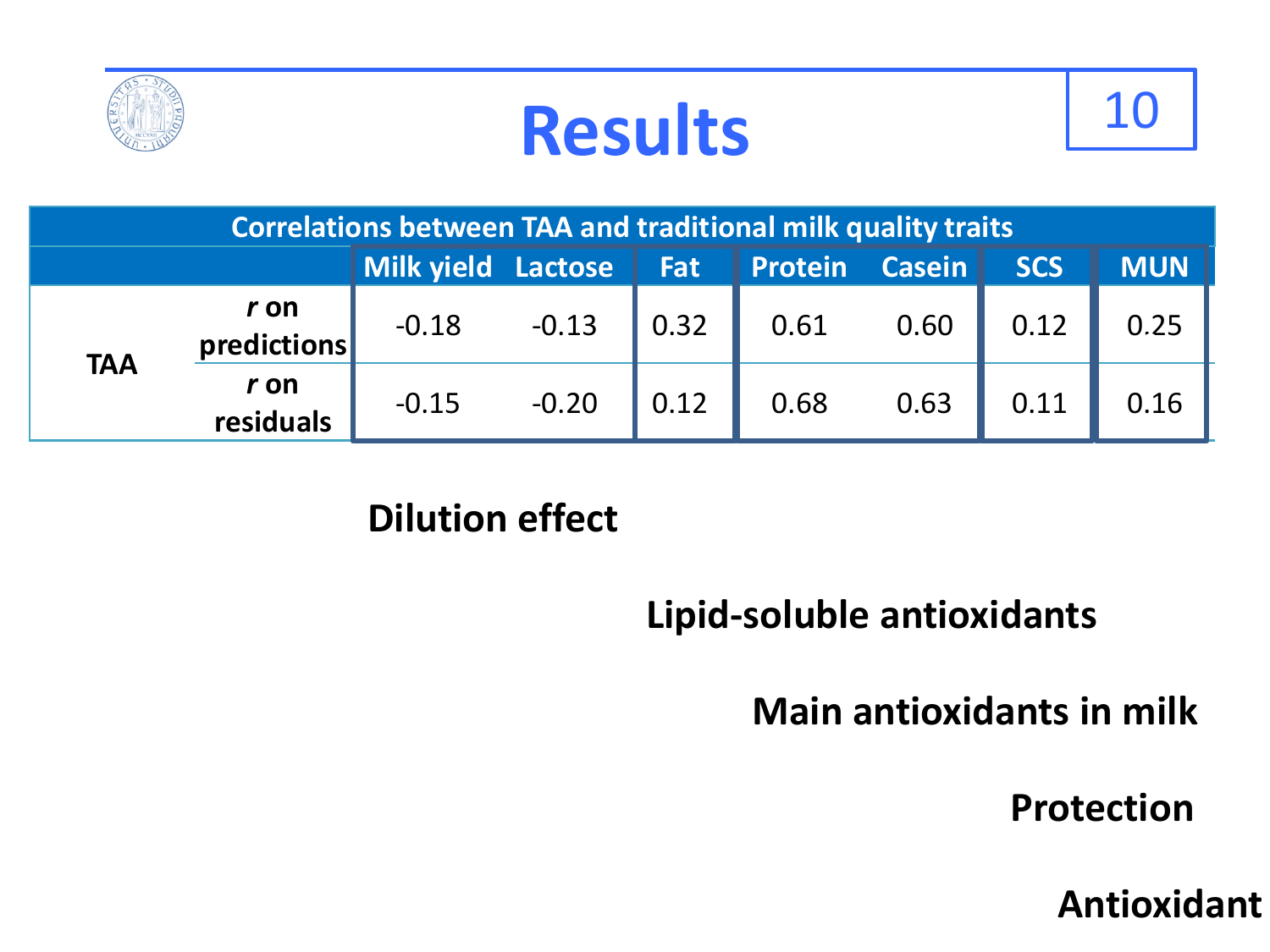





Total milk antioxidant activity is relevant both for consumers health and milk processing

FT-MIR can estimate total antioxidant activity of milk with medium-low accuracy, but can be useful for studies at population level

Correlations between total antioxidant activity and milk composition confirms the positive relationships between the new trait and protein content

The developed FT-MIR model could be useful for genetic and genomic studies